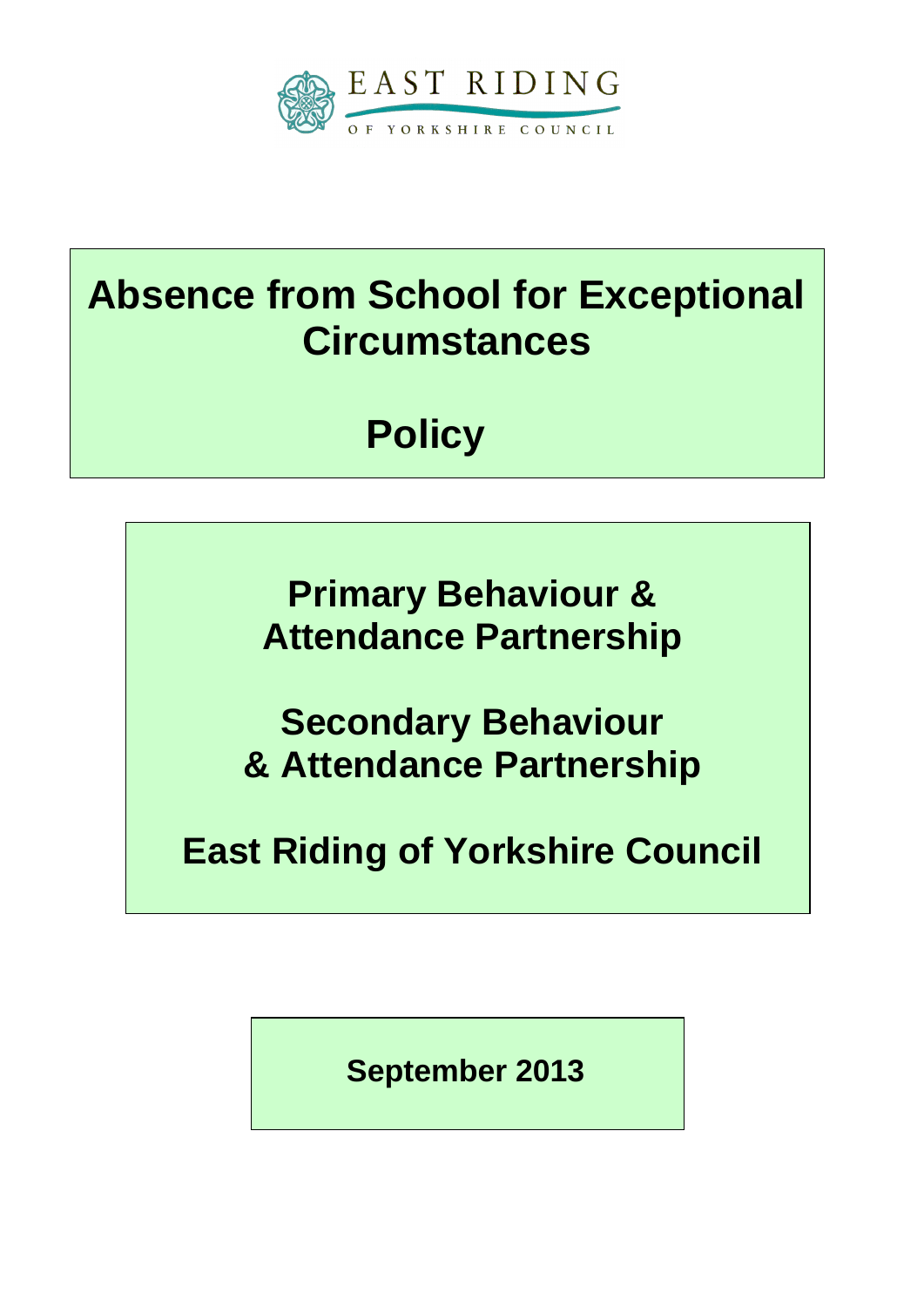# **Absence from School for Exceptional Circumstances Policy**

## **Background**

Schools are required to provide education for 190 days a year and it is expected that children who are registered at a school will attend for this time. Parents do not have an automatic right for their children to have time off school and any requests for absence are entirely at the Headteacher's discretion.

Research shows that children do not achieve as well in their education and in public examinations the more school absence they have, for example a child absent from school for a period of two weeks each year, for exceptional circumstances and with the average absence for illness may miss the equivalent of one whole year's education over their school life.

#### **General Principles**

The following general principles underpin this policy:

- (i) The principles of honesty, openness, transparency and the spirit of co-operation underpin the policy.
- (ii) All schools within the East Riding that have adopted this policy agree to follow it through to penalty notice if appropriate. This will ensure that the policy is applied in a consistent manner and provides equity for all parents and schools.
- (iii) Support of this policy from the local authority will be as a partner in both the primary behaviour and attendance partnership and the secondary twilight partnership. The achievement and inclusion services of the Council will ensure other local authority departments are aware of and include the philosophy of this policy in their practice.
- (iv) Where a request for absence form is not submitted, absences cannot be authorised retrospectively; this is prescribed in law and in these circumstances the penalty notice code of conduct must be followed.
- (v) Data from each individual school in relation to requests for absence will be monitored by the local authority and shared with schools and the partnerships. This will allow the partnerships to assess the impact of this policy.
- (vi) The behaviour and attendance partnerships will review this policy annually or in line with any legislative changes.